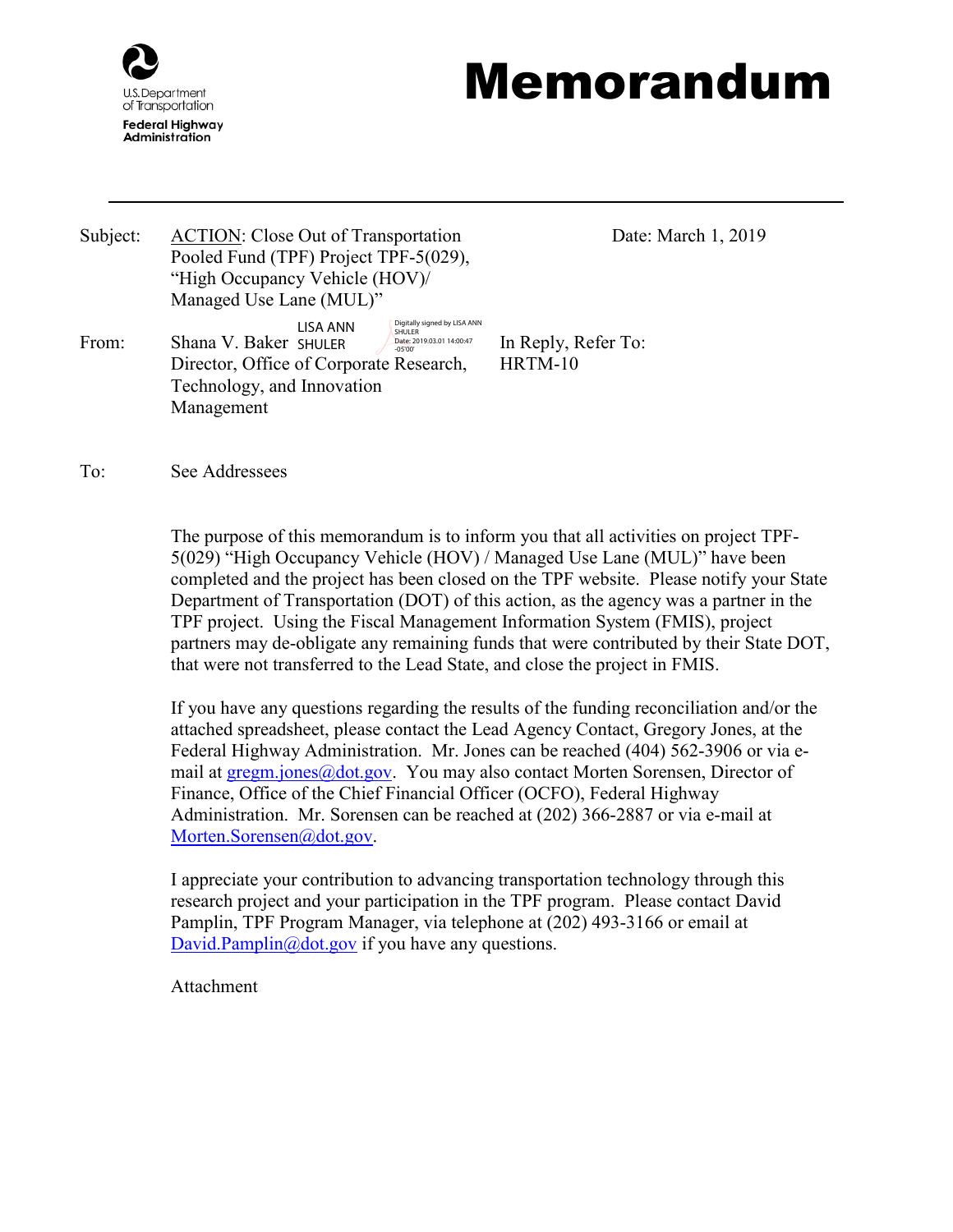## Addressees

Vincent Mammano Division Administrator (HDA-CA) Sacramento, CA

James Christian Division Administrator (HDA-FL) Tallahassee, FL

Moises Marrero Division Administrator (HDA-GA) Atlanta, GA

Gregory Murrill Division Administrator (HDA-MD) Baltimore, MD

Jeff McEwen Division Administrator (HDA-MA) Cambridge, MA

Davis Scott Assistant Division Administrator (HDA-MN) St. Paul, MN

Robert Clark Division Administrator (HDA-NJ) West Trenton, NJ

Michael Canavan Division Administrator (HDA-NY) Albany, NY

Pamela Kordenbrock Division Administrator (HDA-TN) Nashville, TN

Jessie Yung, P.E. Division Administrator (HDA-VA) Richmond, VA

Timothy Marshall